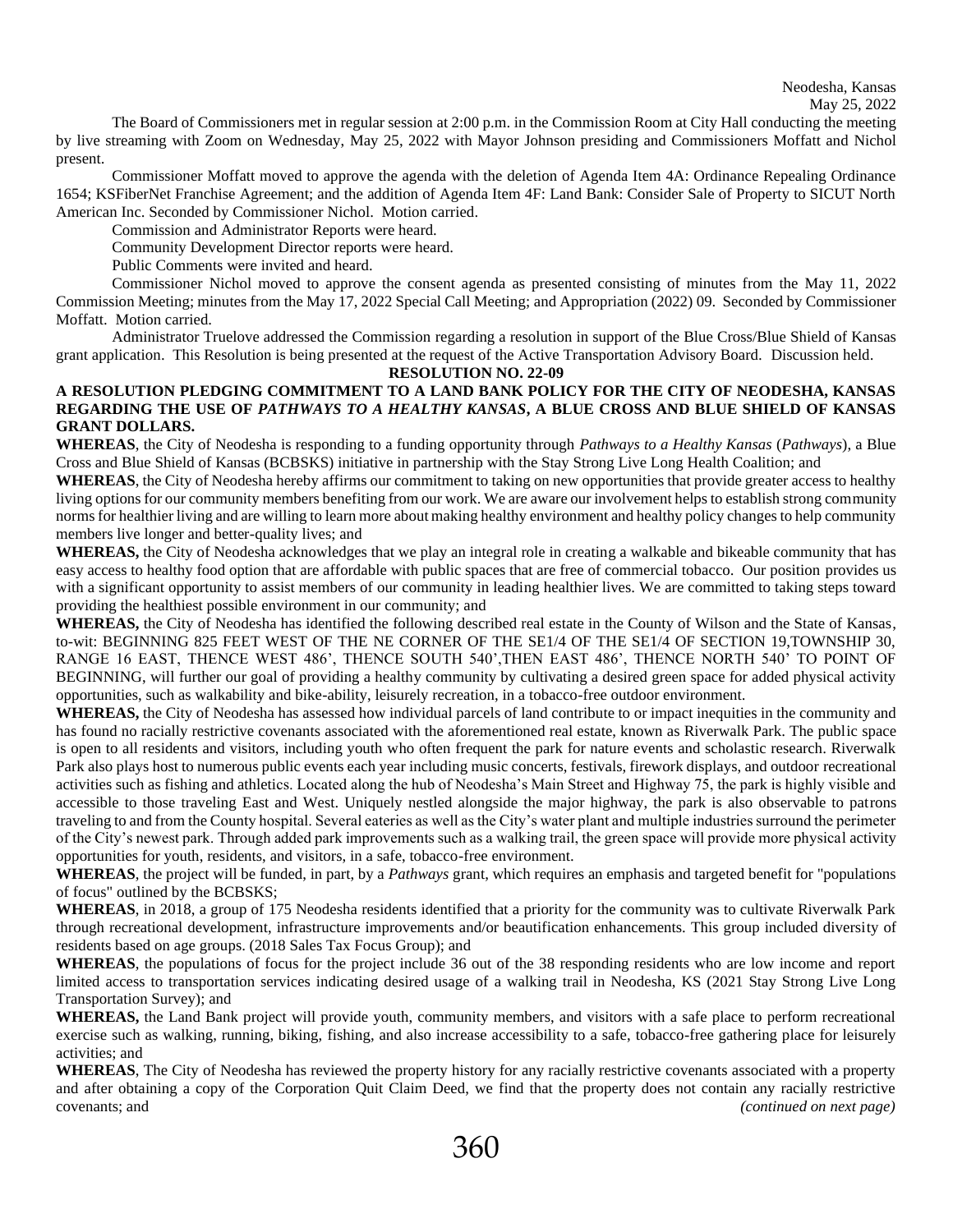## Neodesha, Kansas May 25, 2022 *(continued from previous page)*

**WHEREAS**, the City of Neodesha maintains commitment to *Pathways* priorities to the use of the land for at least 10 years; and **WHEREAS**, the City of Neodesha agrees that the *Pathways* dollars tied to land investments are only for spaces that are commercial tobacco free, including vaping; and

**WHEREAS**, the City of Neodesha has explored the inclusion of an Indigenous Land Acknowledgement Statement on projects using *Pathways* dollars and has determined to explore the inclusion of such statement during appropriate events and/or meetings in addition to signage support under the supervision of the Active Transportation Advisory Board President and Chairperson of the Neodesha Area Chamber of Commerce; the partners will work with local historian to honor 150 years of Neodesha history stemming from the Osage Indian Tribe in the early 1800s. On March 2<sup>nd</sup>, 1867, white settlers established a trading post with the original plat following shortly thereafter; coming from the Osage word, Neodesha means "where waters meet" and is forever nestled between the Verdigris and Fall Rivers; the green space now known as Riverwalk Park lies between these two bodies of water; the Riverwalk Park will pay heritage to the Osage Tribe by hosting a rich environment full of wellness and recreational opportunities and historical education about Neodesha's founding; and

**WHEREAS**, the estimated cost of said project is \$2,000,000 to fully recognize the overall community vision of Riverwalk Park. The recreational space includes, but is not limited to: picnic tables, benches, and eatery resources, sun shades, an ADA fishing dock, fountain, playground equipment, hydration stations, public restrooms, Wi-Fi accessibility, community gathering infrastructure, audio and visual enhancements for existing amphitheater, foundation preparation and landscaping, as well as the development of a trail surrounding the pond. *Pathways* dollars will be used to purchase and lay concrete measuring 4-feet in width and a quarter-mile in length.

## NOW, THEREFORE, BE IT RESOLVED BY THE GOVERNING BODY OF THE CITY OF NEODESHA, KANSAS, THAT:

**Section 1**. The governing body of the City of Neodesha, Kansas hereby establishes a Land Bank Policy in relation to *Pathways* funds and commits to:

- 1) Apply for *Pathways* implementation funds, not to exceed \$50,000.00 to fund the project listed above.
- 2) Use *Pathways* dollars on the approved Land Bank project as outlined above.
- 3) Other funding needs will be met through the civic donations, in-kind support, grant opportunities and fundraising campaigns led by the Active Transportation Advisory Board. The Chronic Disease Risk Reduction grant funded the Riverwalk Park vision board which includes installation of a fishing dock, including stocking of fish, and a water fountain funded by the Kansas Wildlife and Parks. Other funding aides that support cultivation efforts include in-kind and labor donations from the City of Neodesha Public Works and Water Plant departments.
- 4) Identify funds for any additional funds needed for the project, if costs exceed the estimated cost.
- 5) Activate the approved project within two (2) years or less of receipt of *Pathways* funds; and
- 6) Maintain the project paid for with *Pathways* funds for 10 years after construction.
- 7) Provide signage using BCBSKS branding guidance to acknowledge *Pathways* funds were used for the Riverwalk Park project.
- 8) Promote *Pathways* in social media, including using the social media hashtag #BCBSKSPathways.

**Section 2.** This resolution shall be in full force and effect from and after its passage.

Commissioner Moffatt moved to approve Resolution 22-09 as presented. Seconded by Commissioner Nichol. Motion carried. Administrator Truelove addressed the Commission regarding the Dangerous Structures property located at 1632 N  $3<sup>rd</sup>$  Street. This item was originally tabled from the April 13, 2022 meeting calling for an ordinance, ordering the demolition of the property. Staff had since learned that the property had changed ownership. Discussion was held to consider rescinding the abatement process to allow the new property owner to bring the property into compliance with City Code.

Commissioner Nichol moved to rescind the abatement process for  $1632$  N  $3<sup>rd</sup>$  Street due to a change in the property owner of record. Seconded by Commissioner Moffatt. Motion carried.

Administrator Truelove addressed the Commission regarding the purchase of gas meters from Koons Gas Measurement. Discussion held.

Commissioner Moffatt moved to approve the purchase of gas meter equipment from Koons Gas Measurement, at a cost not to exceed \$56,000. Seconded by Commissioner Nichol. Motion carried.

Administrator Truelove addressed the Commission regarding the purchase of electronic pressure monitors for the gas substations from Koons Gas Measurement. Discussion held.

Commissioner Nichol moved to approve the purchase of electronic pressure monitors from Koons Gas Measurement, at a cost not to exceed \$17,000. Seconded by Commissioner Moffatt. Motion carried.

Administrator Truelove addressed the Commission regarding the purchase of a Zoll Cardiac Monitor for the ambulance. Discussion held. *(continued on next page)*